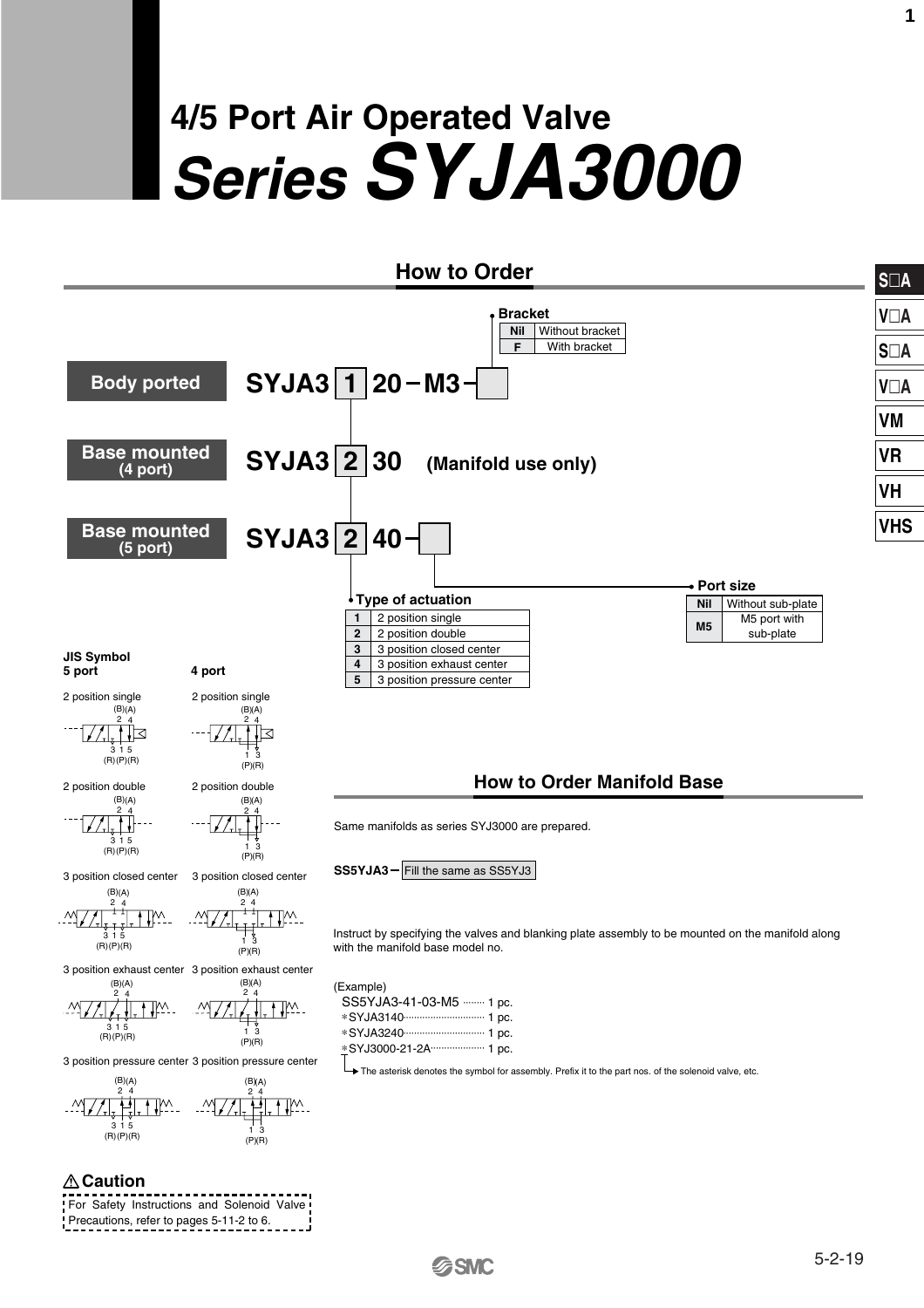

**Base mounted**



**Body ported**

#### **Specifications**

| Fluid                                |                   | Air                                                                                                      |  |  |  |  |
|--------------------------------------|-------------------|----------------------------------------------------------------------------------------------------------|--|--|--|--|
| Operating pressure                   | 2 position single | $0.15$ to $0.7$                                                                                          |  |  |  |  |
| range                                | 2 position double | $0.1$ to $0.7$                                                                                           |  |  |  |  |
| <b>MPa</b>                           | 3 position        | $0.2$ to $0.7$                                                                                           |  |  |  |  |
| Note 1)                              | 2 position single | Operating pressure to 0.7                                                                                |  |  |  |  |
| Pilot pressure range<br><b>MPa</b>   | 2 position double | $0.1$ to $0.7$                                                                                           |  |  |  |  |
|                                      | 3 position        | $0.2$ to $0.7$                                                                                           |  |  |  |  |
| Ambient and fluid temperature °C     |                   | $-10$ to 50 (No freezing. Refer to page 5-11-4.)                                                         |  |  |  |  |
| Lubrication                          |                   | Not required                                                                                             |  |  |  |  |
| Mounting orientation                 |                   | Unrestricted                                                                                             |  |  |  |  |
| Impact/Vibration resistance $(m/s2)$ | Note 2)           | 300/50                                                                                                   |  |  |  |  |
|                                      |                   | Note 1) In the case of single type, be certain that pressure within operating pressure range be supplied |  |  |  |  |

Note 1) In the case of single type, be certain that pressure within operating pressure range be supplied<br>to supply port, because return pressure is introduced from supply port  $\{1(P)\}$  for activation.<br>Note 2) Impact resist

Vibration resistance: No malfunction occurred in one sweep test between 45 and 2000 Hz. Test was performed to axis and right angle directions of the main valve when pilot signal is ON and OFF. (Value in the initial state)

#### **Pilot Pressure Range (Single pilot)**



#### **With Bracket**

Air operated valve type

SYJA3<sup>□</sup>20-M3-F

The mounting bracket for the 2 position double solenoid and 3 position is supplied unattached.

### **Flow Characteristics/Weight**

∗ Refer to memo for contents that have been changed.

|                                                          |             |                   |          |           |           | Note 3)    |                                                                                                                                                                                                                   | Flow characteristics Note 2)              |        |         |                                                 |        |        |  |
|----------------------------------------------------------|-------------|-------------------|----------|-----------|-----------|------------|-------------------------------------------------------------------------------------------------------------------------------------------------------------------------------------------------------------------|-------------------------------------------|--------|---------|-------------------------------------------------|--------|--------|--|
|                                                          | Valve model |                   |          | Port size | Pilot     | Weight (g) | Effective                                                                                                                                                                                                         | $1 \rightarrow 4/2$ (P $\rightarrow$ A/B) |        |         | $4/2 \rightarrow 5/3$ (A/B $\rightarrow$ EA/EB) |        |        |  |
|                                                          |             | Type of actuation |          |           | port size | Grommet    | area<br>mm <sup>2</sup>                                                                                                                                                                                           | C $\text{[dm}^3$ /<br>$(s \cdot bar)$ ]   | b      | Cv      | $C \text{ [dm}^3$<br>$(s \cdot bar)$ ]          | b      | Cv     |  |
|                                                          |             | 2 position        | Single   |           | M3 x 0.5  | 48 (22)    |                                                                                                                                                                                                                   |                                           |        |         |                                                 |        |        |  |
|                                                          |             |                   | Double   |           |           | 51(25)     |                                                                                                                                                                                                                   | 0.46                                      | 0.36   | 0.12    | 0.46                                            | 0.35   | 0.12   |  |
|                                                          |             |                   | Closed   |           |           |            |                                                                                                                                                                                                                   |                                           |        |         |                                                 |        |        |  |
| 5 port base mounted<br>(with sub-plate)                  | SYJA3□40-M5 |                   | center   |           |           |            |                                                                                                                                                                                                                   | 0.47                                      | 0.33   | 0.12    | 0.47                                            | 0.31   | 0.12   |  |
|                                                          |             |                   | Exhaust  | M5 x 0.8  |           |            |                                                                                                                                                                                                                   |                                           |        |         | 0.59                                            | 0.43   | 0.16   |  |
|                                                          |             | 3 position        | center   |           |           | 54 (28)    |                                                                                                                                                                                                                   | 0.36                                      | 0.39   | 0.10    | [0.40]                                          | [0.33] | [0.11] |  |
|                                                          |             |                   | Pressure |           |           |            |                                                                                                                                                                                                                   | 0.58                                      | 0.42   | 0.16    |                                                 |        |        |  |
|                                                          |             |                   | center   |           |           |            |                                                                                                                                                                                                                   | [0.32]                                    | [0.33] | [0.080] | 0.46                                            | 0.32   | 0.11   |  |
|                                                          | SYJA3□20-M3 | 2 position        | Single   | M3 x 0.5  | M3 x 0.5  | 22         |                                                                                                                                                                                                                   |                                           |        |         |                                                 |        |        |  |
|                                                          |             |                   | Double   |           |           | 25         |                                                                                                                                                                                                                   |                                           |        |         |                                                 |        |        |  |
|                                                          |             | 3 position        | Closed   |           |           | 28         |                                                                                                                                                                                                                   |                                           |        |         |                                                 |        |        |  |
| Body ported                                              |             |                   | center   |           |           |            | 0.9                                                                                                                                                                                                               |                                           |        |         |                                                 |        |        |  |
|                                                          |             |                   | Exhaust  |           |           |            |                                                                                                                                                                                                                   |                                           |        |         |                                                 |        |        |  |
|                                                          |             |                   | center   |           |           |            |                                                                                                                                                                                                                   |                                           |        |         |                                                 |        |        |  |
|                                                          |             |                   | Pressure |           |           |            |                                                                                                                                                                                                                   |                                           |        |         |                                                 |        |        |  |
|                                                          |             |                   | center   |           |           |            |                                                                                                                                                                                                                   |                                           |        |         |                                                 |        |        |  |
|                                                          |             | 2 position        | Single   |           |           | 22         |                                                                                                                                                                                                                   |                                           |        |         |                                                 |        |        |  |
|                                                          |             |                   | Double   |           |           | 25         |                                                                                                                                                                                                                   |                                           |        |         |                                                 |        |        |  |
|                                                          |             |                   | Closed   |           |           |            | Note 1) Value when used on a manifold. Refer to page 5-2-19 for<br>details.<br>Note 2) [ ]: Denotes normal position.<br>Note 3) (): Without sub-plate.<br>Note 4) 5 port base mounted without sub-plate: SYJA3□40 |                                           |        |         |                                                 |        |        |  |
|                                                          | SYJA3□30    |                   | center   |           | M3 x 0.5  |            |                                                                                                                                                                                                                   |                                           |        |         |                                                 |        |        |  |
| 4 Port base mounted<br>(For manifold) <sup>Note 1)</sup> |             | 3 position        | Exhaust  |           |           |            |                                                                                                                                                                                                                   |                                           |        |         |                                                 |        |        |  |
|                                                          |             |                   | center   |           |           | 28         |                                                                                                                                                                                                                   |                                           |        |         |                                                 |        |        |  |
|                                                          |             |                   | Pressure |           |           |            |                                                                                                                                                                                                                   |                                           |        |         |                                                 |        |        |  |
|                                                          |             |                   | center   |           |           |            |                                                                                                                                                                                                                   |                                           |        |         |                                                 |        |        |  |

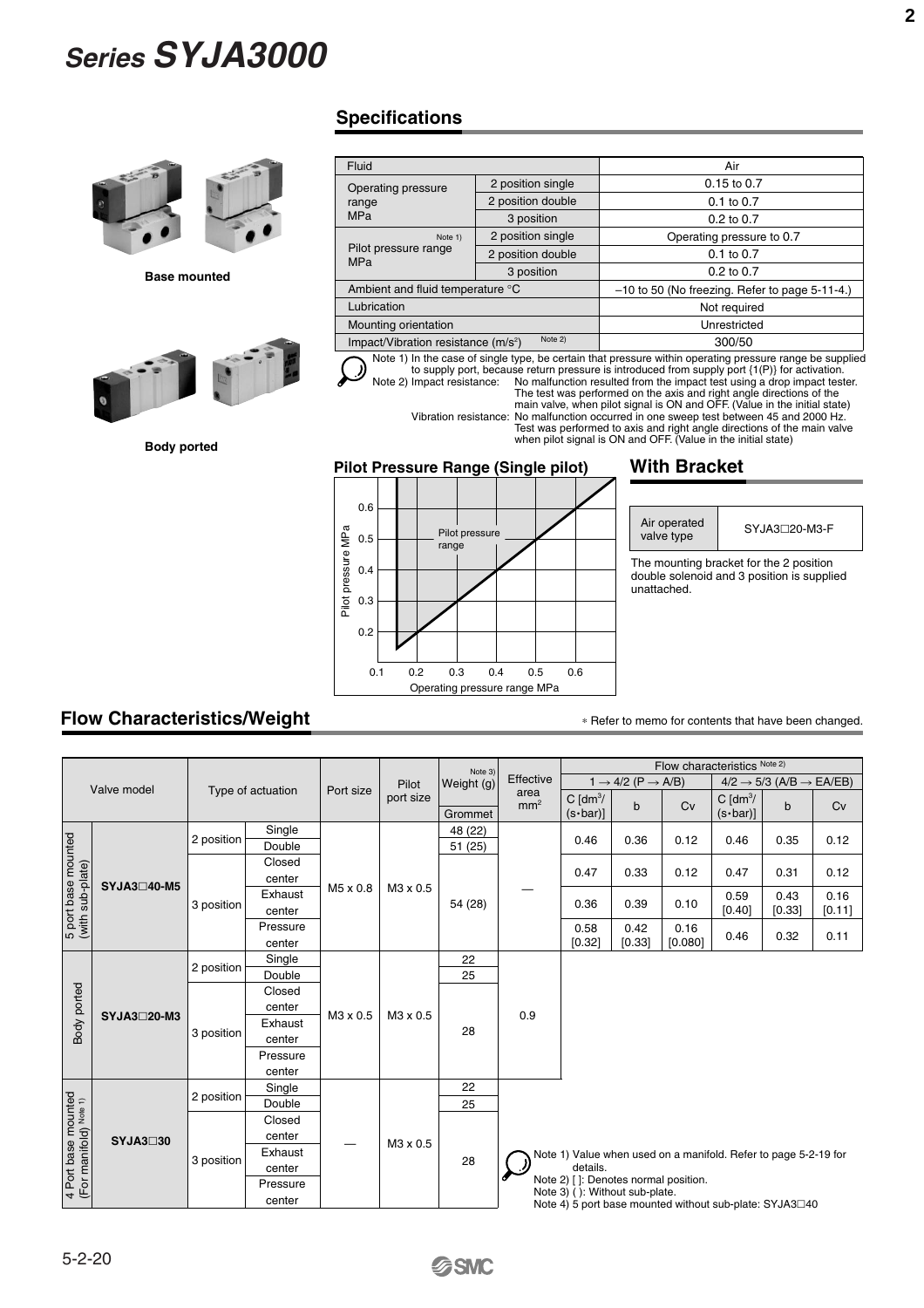#### **Dimesions: Body Ported**

#### **2 position single: SYJA3120-M3(-F)**







**2 position double: SYJA3220-M3(-F) 2 position double: SYJA3240-M5**



### **3 position closed center/exhaust center/pressure center SYJA3 20-M3(-F) 3 4 5**





10

10

ഥ

 $\circ$ 



**3**





**3 position closed center/exhaust center/pressure center SYJA3 40-M5 3 4 5**

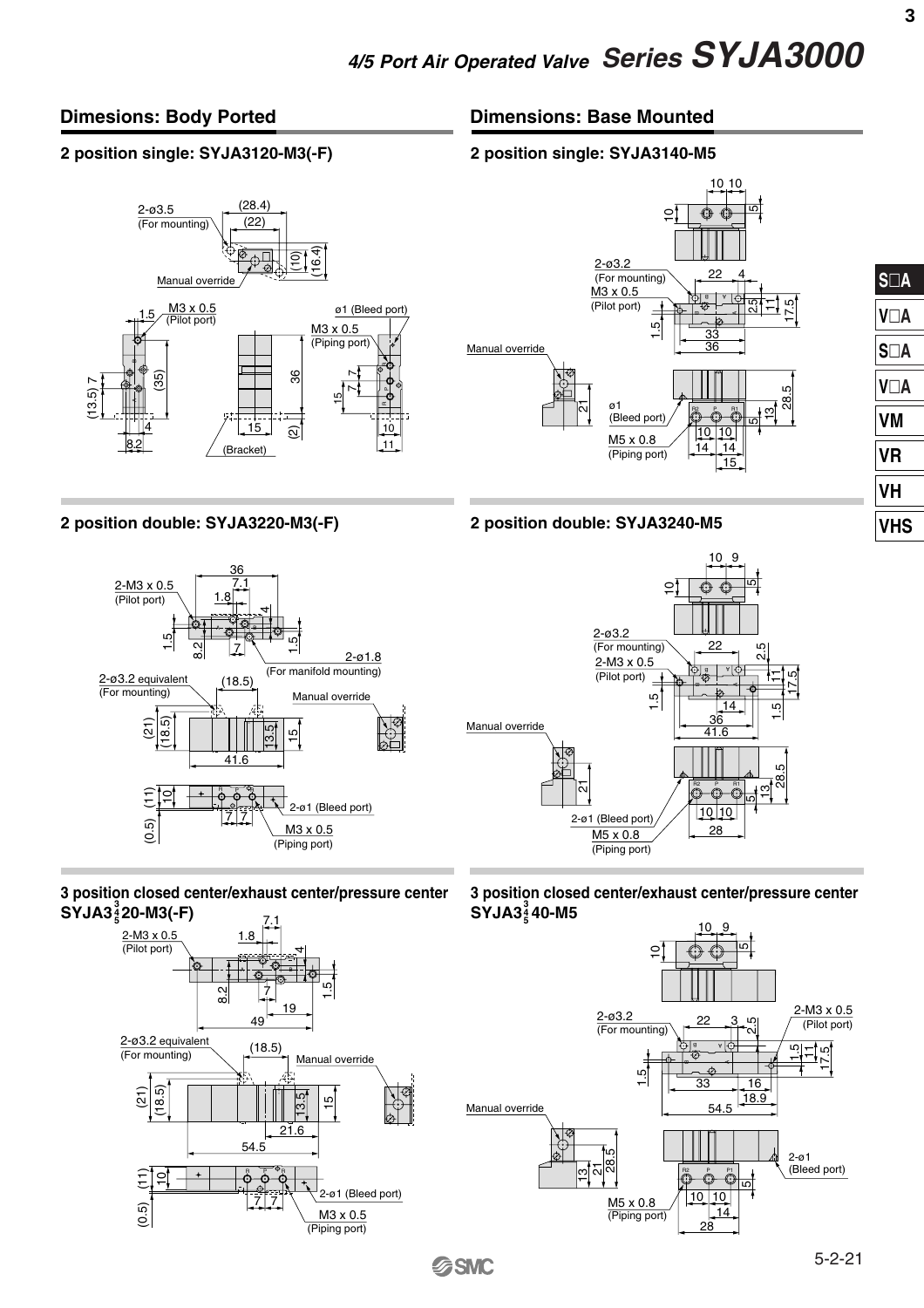# **4/5 Port Air Operated Valve Series SYJA5000**

### **How to Order**



For Safety Instructions and Solenoid Valve Precautions, refer to pages 5-11-2 to 5-11-6.

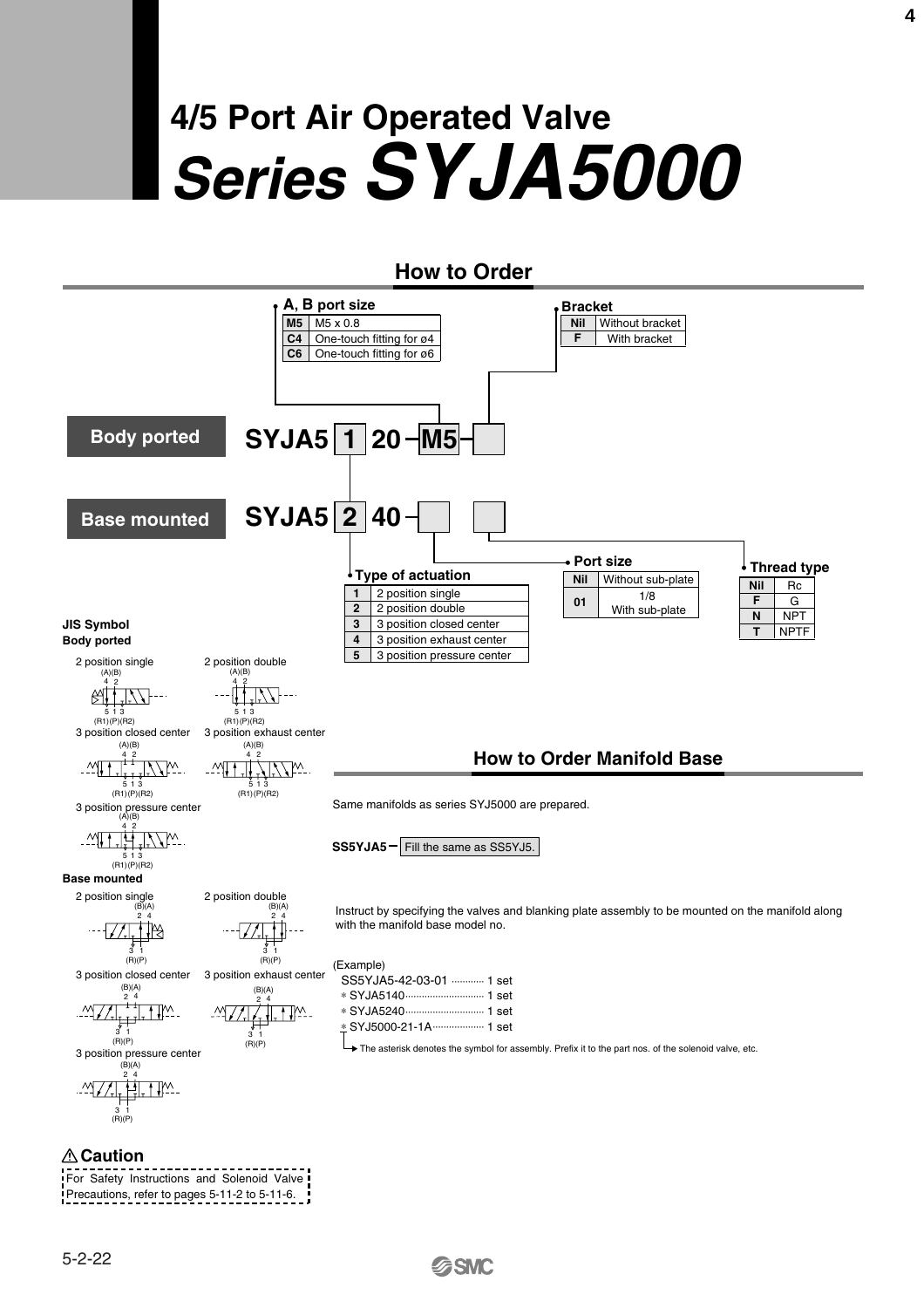## **Specifications**



**Base mounted**



**Body ported**

| Fluid                                                                                                                                                                                                                                                                                                                                                                                                                                                                                                                                                                                                                                                                                                               |                   | Air                                                 |  |  |  |  |  |  |
|---------------------------------------------------------------------------------------------------------------------------------------------------------------------------------------------------------------------------------------------------------------------------------------------------------------------------------------------------------------------------------------------------------------------------------------------------------------------------------------------------------------------------------------------------------------------------------------------------------------------------------------------------------------------------------------------------------------------|-------------------|-----------------------------------------------------|--|--|--|--|--|--|
| Operating pressure                                                                                                                                                                                                                                                                                                                                                                                                                                                                                                                                                                                                                                                                                                  | 2 position single | $0.15$ to $0.7$                                     |  |  |  |  |  |  |
| range                                                                                                                                                                                                                                                                                                                                                                                                                                                                                                                                                                                                                                                                                                               | 2 position double | $0.1$ to $0.7$                                      |  |  |  |  |  |  |
| <b>MPa</b>                                                                                                                                                                                                                                                                                                                                                                                                                                                                                                                                                                                                                                                                                                          | 3 position        | $0.15$ to $0.7$                                     |  |  |  |  |  |  |
| Note 1)                                                                                                                                                                                                                                                                                                                                                                                                                                                                                                                                                                                                                                                                                                             | 2 position single | $(0.4 \times P + 0.1)$ to 0.7 P: Operating pressure |  |  |  |  |  |  |
| Pilot pressure range<br><b>MPa</b>                                                                                                                                                                                                                                                                                                                                                                                                                                                                                                                                                                                                                                                                                  | 2 position double | $0.1$ to $0.7$                                      |  |  |  |  |  |  |
|                                                                                                                                                                                                                                                                                                                                                                                                                                                                                                                                                                                                                                                                                                                     | 3 position        | $0.15$ to $0.7$                                     |  |  |  |  |  |  |
| Ambient and fluid temperature °C                                                                                                                                                                                                                                                                                                                                                                                                                                                                                                                                                                                                                                                                                    |                   | $-10$ to 50 (No freezing. Refer to page 5-11-4.)    |  |  |  |  |  |  |
| Lubrication                                                                                                                                                                                                                                                                                                                                                                                                                                                                                                                                                                                                                                                                                                         |                   | Not required                                        |  |  |  |  |  |  |
| Mounting orientation                                                                                                                                                                                                                                                                                                                                                                                                                                                                                                                                                                                                                                                                                                |                   | Unrestricted                                        |  |  |  |  |  |  |
| Impact/Vibration resistance $(m/s2)$                                                                                                                                                                                                                                                                                                                                                                                                                                                                                                                                                                                                                                                                                | Note 2)           | 300/50                                              |  |  |  |  |  |  |
| Note 1) In the case of single type, be certain that pressure within operating pressure range be<br>supplied to supply port, because return pressure is introduced from supply port $\{1(P)\}$ for<br>activation.<br>Note 2) Impact resistance: No malfunction resulted from the impact test using a drop impact tester.<br>The test was performed on the axis and right angle directions of the main<br>valve, when pilot signal is ON and OFF. (Value in the initial state)<br>Vibration resistance: No malfunction occurred in one sweep test between 45 and 2000 Hz.<br>Test was performed to axis and right angle directions of the main valve<br>when pilot signal is ON and OFF. (Value in the initial state) |                   |                                                     |  |  |  |  |  |  |
| <b>Pilot Pressure Range (Single pilot)</b>                                                                                                                                                                                                                                                                                                                                                                                                                                                                                                                                                                                                                                                                          |                   | <b>With Bracket</b>                                 |  |  |  |  |  |  |



| Air operated<br>valve type | SYJA5120-M5-F |
|----------------------------|---------------|
|                            |               |
|                            |               |

The mounting bracket is supplied unattached.

### **Flow Characteristics/Weight**

|                                  | Valve model |            | Type of actuation  | Port size                                                                 |                                     | $1 \rightarrow 4/2$ (P $\rightarrow$ A/B) |                | $4/2 \rightarrow 5/3$ (A/B $\rightarrow$ EA/EB) |                |                | Pilot     | Note 2)<br>Weight (g) |
|----------------------------------|-------------|------------|--------------------|---------------------------------------------------------------------------|-------------------------------------|-------------------------------------------|----------------|-------------------------------------------------|----------------|----------------|-----------|-----------------------|
|                                  |             |            |                    |                                                                           | $C \sim \frac{1}{2}$<br>$(s$ -bar)] | $\mathsf{b}$                              | Cv             | $C \text{ [dm}^3$<br>$(s$ -bar)]                | $\mathbf b$    | Cv             | port size |                       |
| Body ported                      |             | 2 position | Single<br>Double   |                                                                           | 0.47                                | 0.41                                      | 0.13           | 0.47                                            | 0.41           | 0.13           | M5 x 0.8  | 45<br>60              |
|                                  |             |            | Closed center      | M5 x 0.8                                                                  | 0.49                                | 0.44                                      | 0.13           | 0.44                                            | 0.40           | 0.12           |           |                       |
|                                  | SYJA5□20-M5 | 3 position | Exhaust<br>center  |                                                                           | 0.46                                | 0.37                                      | 0.12           | 0.47<br>[0.39]                                  | 0.43<br>[0.35] | 0.13<br>[0.10] |           | 70                    |
|                                  |             |            | Pressure<br>center |                                                                           | 0.49<br>[0.39]                      | 0.51<br>[0.38]                            | 0.14<br>[0.10] | 0.45                                            | 0.42           | 0.12           |           |                       |
|                                  | SYJA5□20-C4 | 2 position | Single<br>Double   |                                                                           | 0.69                                | 0.39                                      | 0.18           | 0.44                                            | 0.39           | 0.12           |           | 52<br>67              |
|                                  |             | 3 position | Closed center      | A, B port: C4<br>(One-touch<br>fitting for $\varnothing$ 4)<br>P. R port: | 0.69                                | 0.40                                      | 0.19           | 0.43                                            | 0.40           | 0.12           |           |                       |
|                                  |             |            | Exhaust<br>center  |                                                                           | 0.56                                | 0.40                                      | 0.15           | 0.41<br>[0.41]                                  | 0.37<br>[0.37] | 0.10<br>[0.11] |           | 77                    |
|                                  |             |            | Pressure<br>center | M5 x 0.8                                                                  | 0.57<br>[0.41]                      | 0.40<br>[0.37]                            | 0.15<br>[0.10] | 0.41                                            | 0.37           | 0.10           |           |                       |
|                                  |             | 2 position | Single<br>Double   | A, B port: C6                                                             | 0.70                                | 0.36                                      | 0.19           | 0.47                                            | 0.40           | 0.12           |           | 52<br>67              |
|                                  |             | 3 position | Closed center      | (One-touch<br>fitting for $\sigma$ 6)                                     | 0.72                                | 0.37                                      | 0.19           | 0.44                                            | 0.34           | 0.12           |           |                       |
|                                  | SYJA5□20-C6 |            | Exhaust<br>center  | P, R port:<br>M5 x 0.8                                                    | 0.67                                | 0.54                                      | 0.19           | 0.41<br>[0.41]                                  | 0.38<br>[0.38] | 0.11<br>[0.11] |           | 77                    |
|                                  |             |            | Pressure<br>center |                                                                           | 0.82<br>[0.44]                      | 0.41<br>[0.39]                            | 0.23<br>[0.12] | 0.41                                            | 0.36           | 0.11           |           |                       |
|                                  |             | 2 position | Single<br>Double   |                                                                           | 0.79                                | 0.21                                      | 0.19           | 0.83                                            | 0.32           | 0.21           |           | 79(45)<br>94 (60)     |
| Base mounted<br>(with sub-plate) |             |            | Closed center      | 1/8                                                                       | 0.80                                | 0.28                                      | 0.18           | 0.86                                            | 0.34           | 0.20           | M5 x 0.8  |                       |
|                                  | SYJA5□40-01 | 3 position | Exhaust<br>center  |                                                                           | 0.71                                | 0.26                                      | 0.18           | 1.1<br>[0.60]                                   | 0.24<br>[0.44] | 0.26<br>[0.18] |           | 104(70)               |
|                                  |             |            | Pressure<br>center |                                                                           | 0.99<br>[0.47]                      | 0.29<br>[0.38]                            | 0.24<br>[0.12] | 0.72                                            | 0.38           | 0.18           |           |                       |

5)

Note 1) [ ]: Denotes normal position.<br>Note 2) ( ): Without sub-plate.<br>Note 3) 5 port base mounted without sub-plate: SYJA5⊡40

**SA**

**VA**

**SA**

**VA**

**VM**

**VR**

**VH**

**VHS**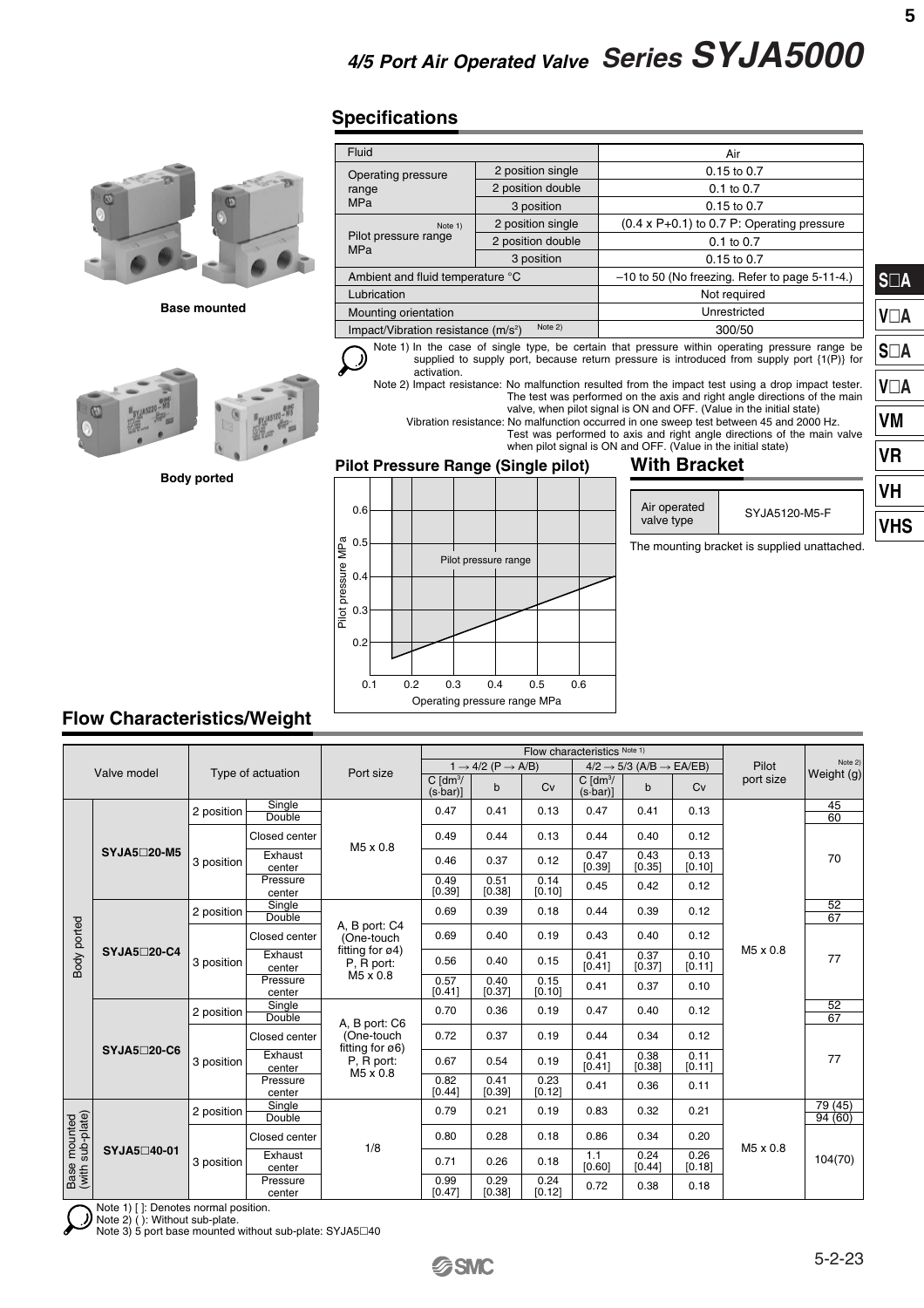#### **Dimesions: Body Ported**

#### **2 position single: SYJA5120-M5(-F)**



## **Dimensions: Base Mounted**

#### **2 position single: SYJA5140-01**-



#### **2 position double: SYJA5220-M5 2 position double: SYJA5240-01**-



#### **3 position closed center/exhaust center/pressure center SYJA5** $^{\frac{3}{4}}$ **20-M5** 28



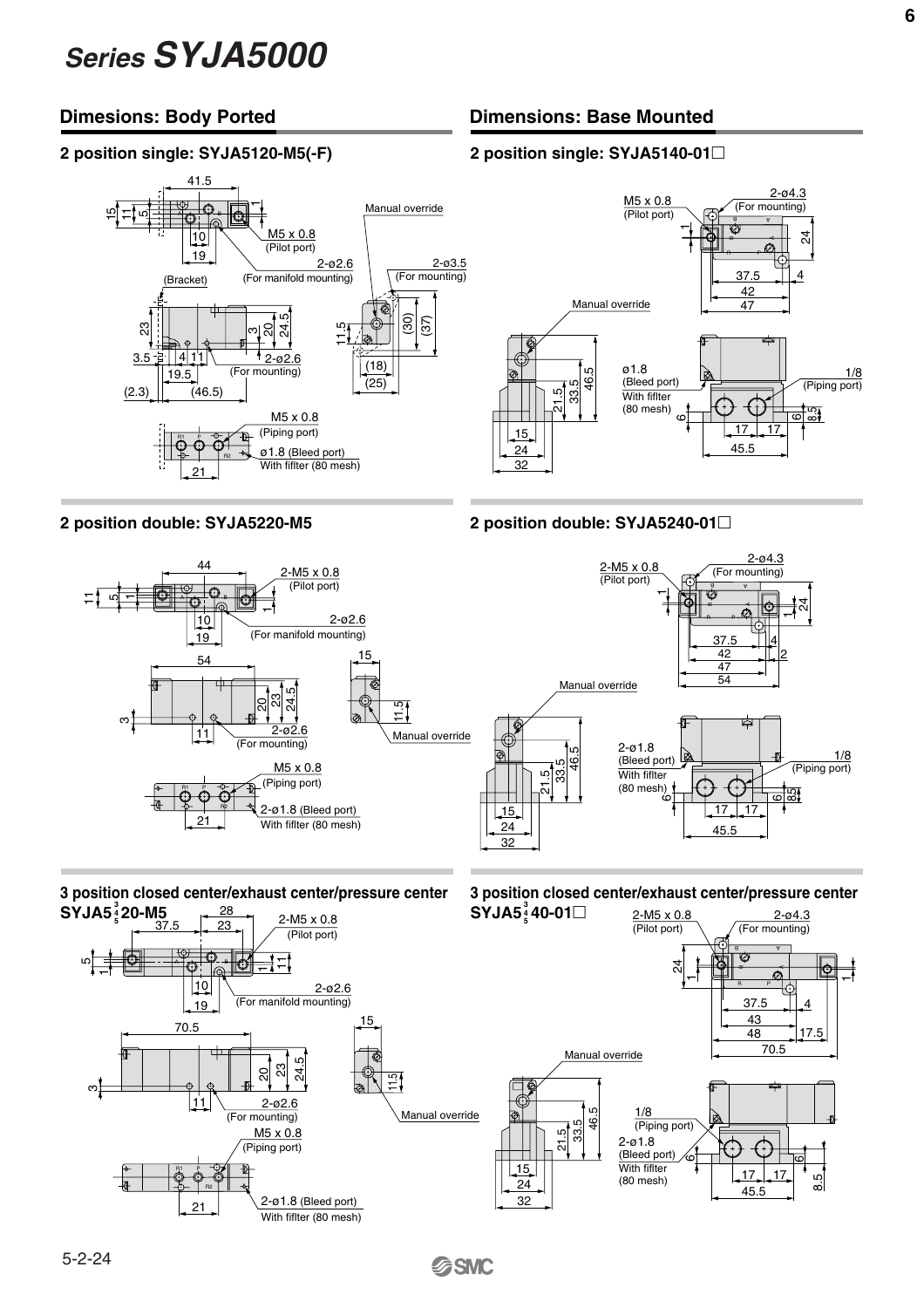# **4/5 Port Air Operated Valve Series SYJA7000**



Precautions, refer to pages 5-11-2 to 5-11-6.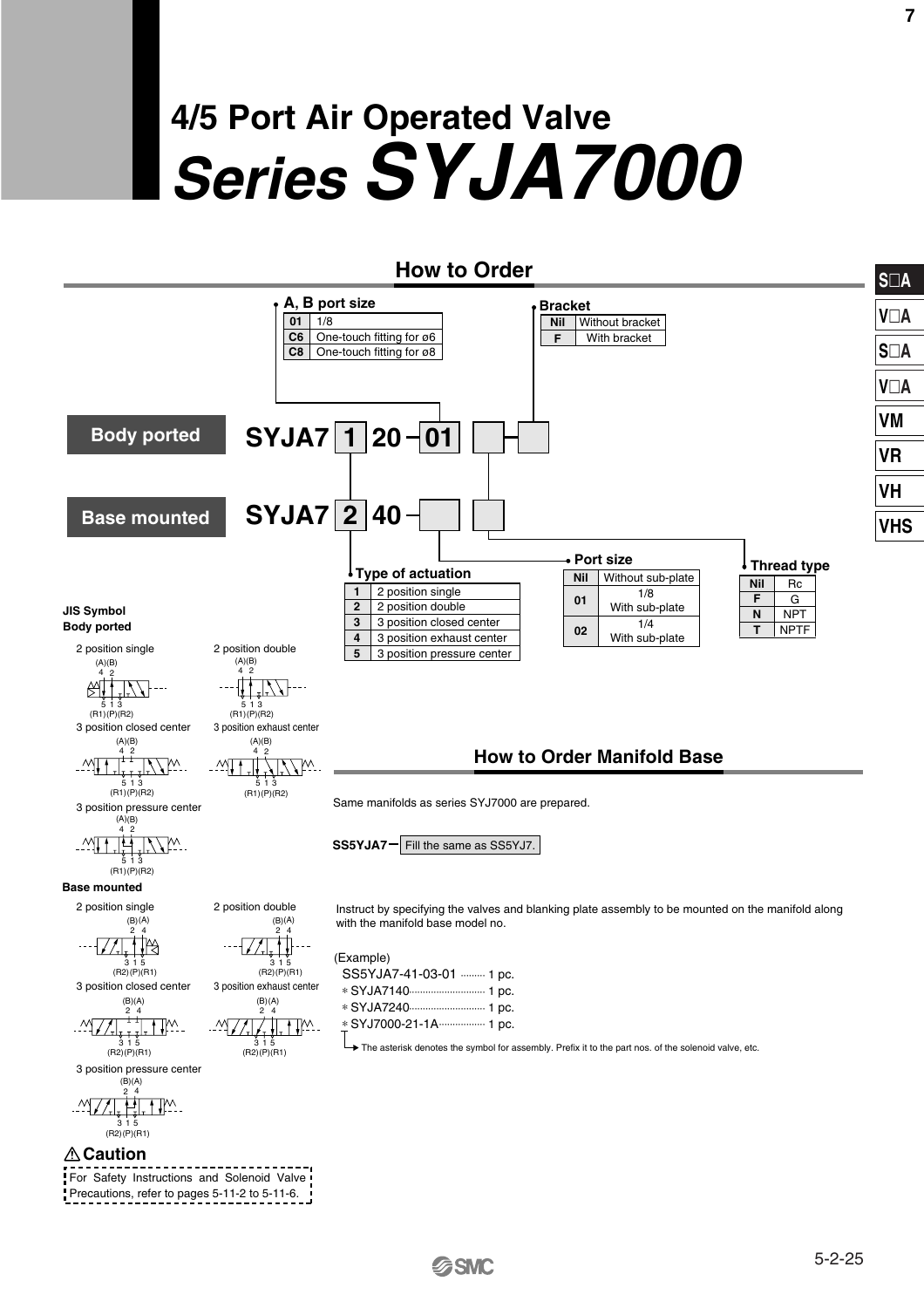

**Base mounted**



**Body ported**

### **Specifications**

| Fluid                                |                   | Air                                                 |  |  |  |  |
|--------------------------------------|-------------------|-----------------------------------------------------|--|--|--|--|
| Operating pressure                   | 2 position single | $0.15$ to $0.7$                                     |  |  |  |  |
| range                                | 2 position double | $0.1$ to $0.7$                                      |  |  |  |  |
| <b>MPa</b>                           | 3 position        | 0.15 to 0.7                                         |  |  |  |  |
| Note 1)                              | 2 position single | $(0.4 \times P + 0.1)$ to 0.7 P: Operating pressure |  |  |  |  |
| Pilot pressure range<br><b>MPa</b>   | 2 position double | 0.1 to 0.7                                          |  |  |  |  |
|                                      | 3 position        | $0.15$ to $0.7$                                     |  |  |  |  |
| Ambient and fluid temperature °C     |                   | $-10$ to 50 (No freezing. Refer to page 5-11-4.)    |  |  |  |  |
| Lubrication                          |                   | Not required                                        |  |  |  |  |
| Mounting orientation                 |                   | Unrestricted                                        |  |  |  |  |
| Impact/Vibration resistance $(m/s2)$ | Note 2)           | 300/50                                              |  |  |  |  |

Note 1) In the case of single type, be certain that pressure within operating pressure range be  $\bigcirc$ supplied to supply port, because return pressure is introduced from supply port {1(P)} for activation.

Note 2) Impact resistance: No malfunction resulted from the impact test using a drop impact tester.

The test was performed on the axis and right angle directions of the main valve, when pilot signal is ON and OFF. (Value in the initial state) Vibration resistance: No malfunction occurred in one sweep test between 45 and 2000 Hz.

Test was performed to axis and right angle directions of the main valve when pilot signal is ON and OFF. (Value in the initial state)

#### **Pilot Pressure Range (Single pilot)**

### 0.6 0.5 0.4 0.3  $0.1$ 0.2 0.2 0.3 0.4 0.5 0.6 Pilot pressure range Operating pressure range MPa Pilot pressure MPa

#### **With Bracket**

Air operated valve type

SYJA7120-01-F

As a bracket is designed for a body, be sure that a bracket is attached when ordering and operating.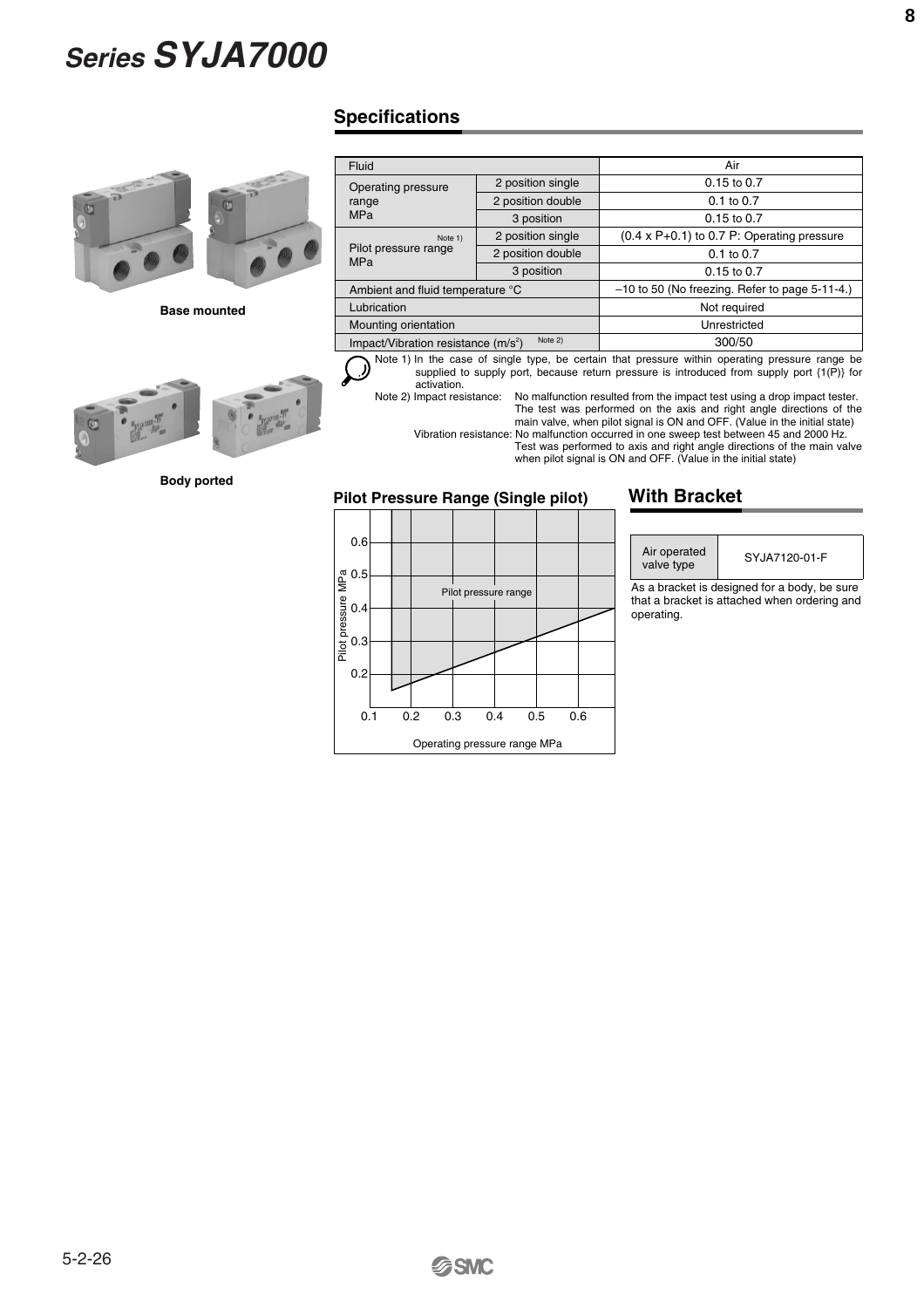#### **Flow Characteristics/Weight**

|                               |                    |                   |                    |                                                                               |                                         |                                           | Flow characteristics Note 2) |                                             | Note 3)                                         |                |           |                       |                               |
|-------------------------------|--------------------|-------------------|--------------------|-------------------------------------------------------------------------------|-----------------------------------------|-------------------------------------------|------------------------------|---------------------------------------------|-------------------------------------------------|----------------|-----------|-----------------------|-------------------------------|
|                               | Valve model        | Type of actuation |                    | Port size                                                                     |                                         | $1 \rightarrow 4/2$ (P $\rightarrow$ A/B) |                              |                                             | $4/2 \rightarrow 5/3$ (A/B $\rightarrow$ EA/EB) |                | Pilot     | Weight                |                               |
|                               |                    |                   |                    |                                                                               | $C \text{ [dm}^3$<br>$(s$ <b>bar</b> )] | $\mathbf b$                               | Cv                           | $C$ [dm <sup>3</sup> /<br>$(s$ <b>bar</b> ) | $\mathsf{b}$                                    | Cv             | port size | (g)                   |                               |
|                               |                    | 2 position        | Single<br>Double   |                                                                               | 2.2                                     | 0.36                                      | 0.58                         | 2.4                                         | 0.34                                            | 0.63           |           | 90<br>110             |                               |
| Body ported                   | SYJA7□20-01        |                   | Closed<br>center   |                                                                               | 1.8                                     | 0.37                                      | 0.45                         | 2.0                                         | 0.35                                            | 0.49           |           |                       | $\mathbb{S}\square\mathbb{A}$ |
|                               |                    | 3 position        | Exhaust<br>center  | 1/8                                                                           | 1.2                                     | 0.50                                      | 0.34                         | $3.0\,$<br>$[1.3]$                          | 0.35<br>[0.52]                                  | 0.73<br>[0.39] |           | 120                   | <b>V</b> <sub>D</sub> A       |
|                               |                    |                   | Pressure<br>center |                                                                               | 3.0<br>[0.83]                           | 0.37<br>[0.50]                            | 0.78<br>[0.25]               | 1.8                                         | 0.37                                            | 0.45           |           |                       | $S\square A$                  |
|                               |                    | 2 position        | Single<br>Double   |                                                                               | 1.6                                     | 0.33                                      | 0.4                          | 2.2                                         | 0.32                                            | 0.53           |           | 101<br>121            | <b>V</b> <sub>D</sub> A       |
|                               | SYJA7□20-C6        | 3 position        | Closed<br>center   | A, B port: C6<br>(One-touch                                                   | 1.4                                     | 0.27                                      | 0.35                         | 1.9                                         | 0.33                                            | 0.49           | M5 x 0.8  |                       | VM                            |
|                               |                    |                   | Exhaust<br>center  | fitting for $\varnothing 6$ )<br>$P, R$ port: $1/8$                           | 1.1                                     | 0.37                                      | 0.27                         | 2.5<br>$[1.3]$                              | 0.32<br>[0.54]                                  | 0.61<br>[0.38] |           | 131                   | VR                            |
|                               |                    |                   | Pressure<br>center |                                                                               | 1.8<br>[0.78]                           | 0.36<br>[0.40]                            | 0.45<br>[0.22]               | 1.6                                         | 0.30                                            | 0.39           |           |                       | VH                            |
|                               | <b>SYJA7□20-C8</b> | 2 position        | Single<br>Double   | A, B port: C8<br>(One-touch<br>fitting for $\varnothing$ 8)<br>P. R port: 1/8 | 2.0                                     | 0.39                                      | 0.52                         | 2.3                                         | 0.34                                            | 0.61           |           | 101<br>121            | <b>VHS</b>                    |
|                               |                    | 3 position        | Closed<br>center   |                                                                               | 1.7                                     | 0.35                                      | 0.42                         | 2.0                                         | 0.29                                            | 0.49           |           |                       |                               |
|                               |                    |                   | Exhaust<br>center  |                                                                               | 1.2                                     | 0.38                                      | 0.33                         | 2.6<br>$[1.3]$                              | 0.35<br>[0.49]                                  | 0.67<br>[0.38] |           | 131                   |                               |
|                               |                    |                   | Pressure<br>center |                                                                               | 1.9<br>[0.86]                           | 0.57<br>[0.46]                            | 0.59<br>[0.25]               | 1.7                                         | 0.39                                            | 0.42           |           |                       |                               |
|                               |                    | 2 position        | Single<br>Double   | $1/8$ Note 1)                                                                 | 2.3                                     | 0.45                                      | 0.57                         | 2.8                                         | 0.37                                            | 0.71           |           | 170 (90)<br>190 (110) |                               |
|                               | SYJA7□40-01        | 3 position        | Closed<br>center   |                                                                               | 1.9                                     | 0.36                                      | 0.48                         | 2.1                                         | 0.46                                            | 0.57           | M5 x 0.8  |                       |                               |
|                               |                    |                   | Exhaust<br>center  |                                                                               | 1.2                                     | 0.48                                      | 0.35                         | 3.4<br>$[1.3]$                              | 0.36<br>[0.57]                                  | 0.86<br>[0.41] |           | 200 (120)             |                               |
|                               |                    |                   | Pressure<br>center |                                                                               | 3.3<br>[0.85]                           | 0.43<br>[0.54]                            | 0.78<br>[0.25]               | 2.1                                         | 0.45                                            | 0.56           |           |                       |                               |
| Base mounted (With sub-plate) |                    | 2 position        | Single<br>Double   |                                                                               | 2.3                                     | 0.41                                      | 0.61                         | 2.9                                         | 0.35                                            | 0.74           |           | 170 (90)<br>190 (110) |                               |
|                               | SYJA7□40-02        |                   | Closed<br>center   | $1/4$ Note 1)                                                                 | 1.9                                     | 0.46                                      | 0.50                         | 2.2                                         | 0.44                                            | 0.60           | M5 x 0.8  |                       |                               |
|                               |                    | 3 position        | Exhaust<br>center  |                                                                               | 1.3                                     | 0.45                                      | 0.35                         | 3.7<br>$[1.4]$                              | 0.27<br>[0.56]                                  | 0.87<br>[0.43] |           | 200 (120)             |                               |
|                               |                    |                   | Pressure<br>center |                                                                               | 3.6<br>[0.83]                           | 0.23<br>[0.55]                            | 0.84<br>[0.25]               | 2.1                                         | 0.47                                            | 0.58           |           |                       |                               |

Note 1) P, A, B Port: Rc1/8 is R1, R2 port: Rc (PT) 1/4

Note 2) [ ]: Denotes normal position

Note 3) ( ): Without sub-plate Note 4) 5 port base mounted without sub-plate: SYJA $\square$ 40